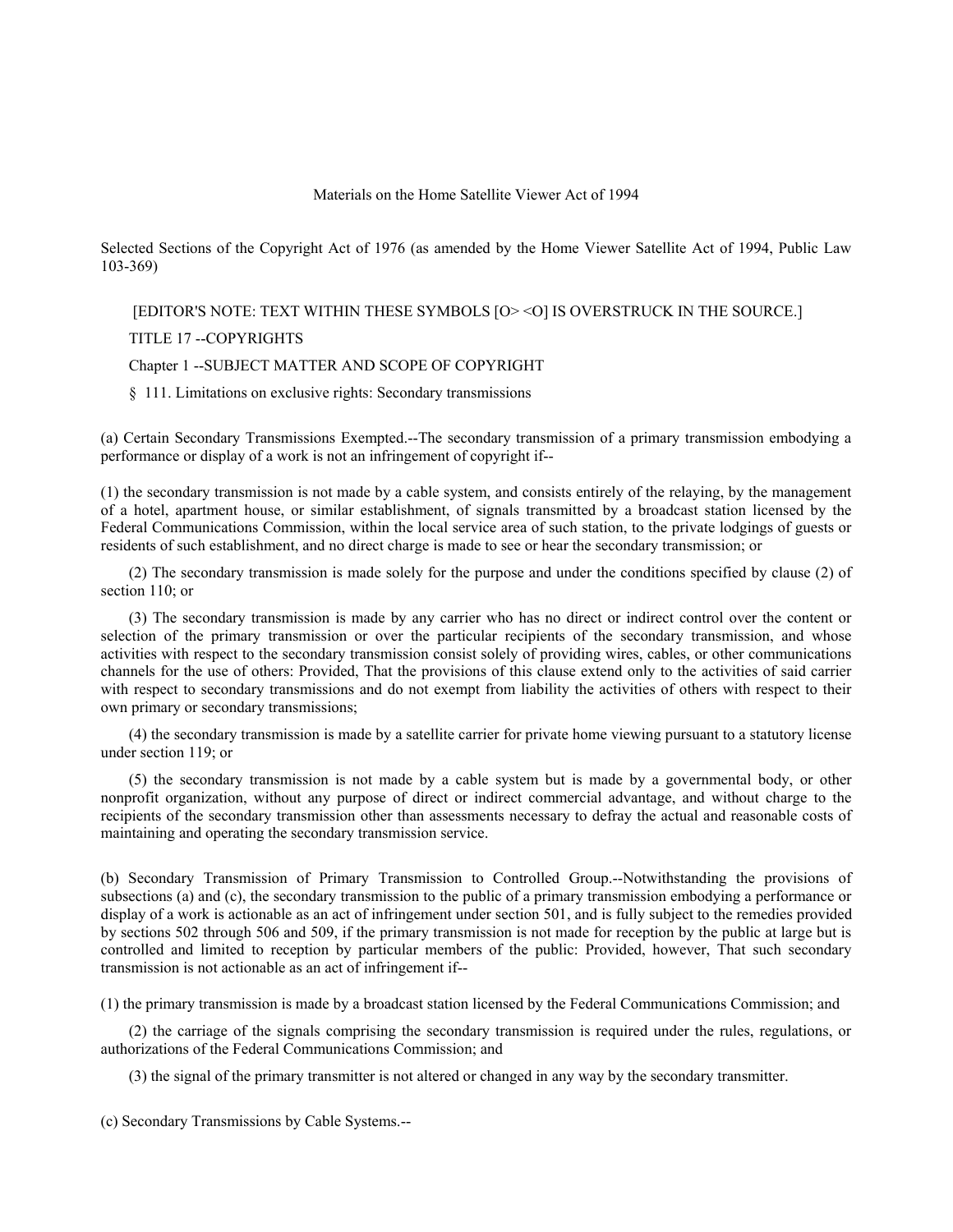(1) Subject to the provisions of clauses (2), (3), and (4) of this subsection, secondary transmissions to the public by a cable system of a primary transmission made by a broadcast station licensed by the Federal Communications Commission or by an appropriate governmental authority of Canada or Mexico and embodying a performance or display of a work shall be subject to compulsory licensing upon compliance with the requirements of subsection (d) where the carriage of the signals comprising the secondary transmission is permissible under the rules, regulations, or authorizations of the Federal Communications Commission.

(2) Notwithstanding the provisions of clause (1) of this subsection, the willful or repeated secondary transmission to the public by a cable system of a primary transmission made by a broadcast station licensed by the Federal Communications Commission or by an appropriate governmental authority of Canada or Mexico and embodying a performance or display of a work is actionable as an act of infringement under section 501, and is fully subject to the remedies provided by sections 502 through 506 and 509, in the following cases:

(A) where the carriage of the signals comprising the secondary transmission is not permissible under the rules, regulations, or authorizations of the Federal Communications Commission; or

(B) where the cable system has not deposited the statement of account and royalty fee required by subsection (d).

(3) Notwithstanding the provisions of clause (1) of this subsection and subject to the provisions of subsection (e) of this section, the secondary transmission to the public by a cable system of a primary transmission made by a broadcast station licensed by the Federal Communications Commission or by an appropriate governmental authority of Canada or Mexico and embodying a performance or display of a work is actionable as an act of infringement under section 501, and is fully subject to the remedies provided by sections 502 through 506 and sections 509 and 510, if the content of the particular program in which the performance or display is embodied, or any commercial advertising or station announcements transmitted by the primary transmitter during, or immediately before or after, the transmission of such program, is in any way willfully altered by the cable system through changes, deletions, or additions, except for the alteration, deletion, or substitution of commercial advertisements performed by those engaged in television commercial advertising market research: Provided, That the research company has obtained the prior consent of the advertiser who has purchased the original commercial advertisement, the television station broadcasting that commercial advertisement, and the cable system performing the secondary transmissions: And provided further, That such commercial alteration, deletion, or substitution is not performed for the purpose of deriving income from the sale of that commercial time.

(4) Notwithstanding the provisions of clause (1) of this subsection, the secondary transmission to the public by a cable system of a primary transmission made by a broadcast station licensed by an appropriate governmental authority of Canada or Mexico and embodying a performance or display of a work is actionable as an act of infringement under section 501, and is fully subject to the remedies provided by sections 502 through 506 and section 509, if

(A) with respect to Canadian signals, the community of the cable system is located more than 150 miles from the United States--Canadian border and is also located south of the forty-second parallel of latitude, or

(B) with respect to Mexican signals, the secondary transmission is made by a cable system which received the primary transmission by means other than direct interception of a free space radio wave emitted by such broadcast television station, unless prior to April 15, 1976, such cable system was actually carrying, or was specifically authorized to carry, the signal of such foreign station on the system pursuant to the rules, regulations, or authorizations of the Federal Communications Commission.

(d) Compulsory License for Secondary Transmissions by Cable Systems.--

(1) A cable system whose secondary transmissions have been subject to compulsory licensing under subsection (c) shall, on a semiannual basis, deposit with the Register of Copyrights, in accordance with requirements that the Register shall prescribe by regulation--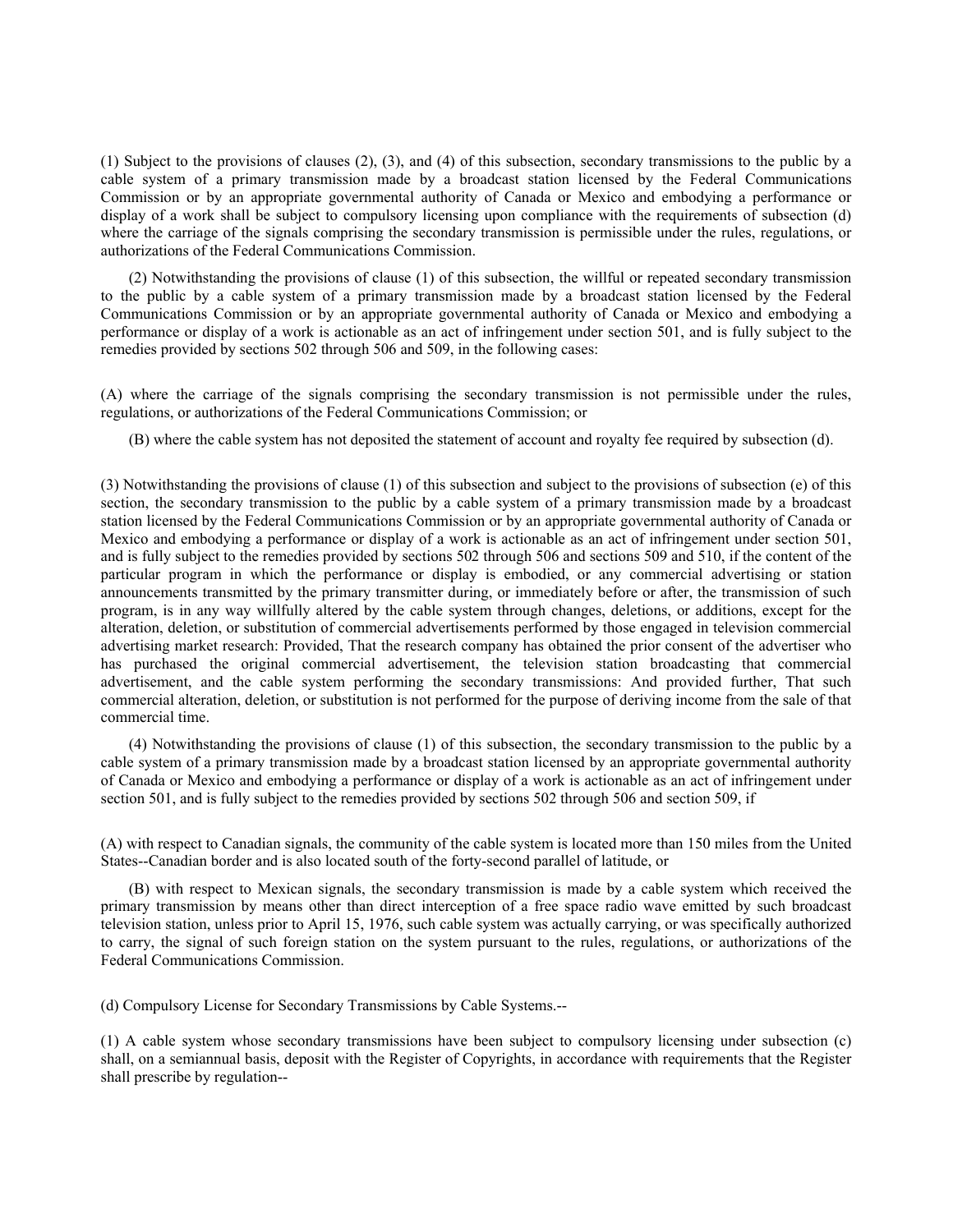(A) a statement of account, covering the six months next preceding, specifying the number of channels on which the cable system made secondary transmissions to its subscribers, the names and locations of all primary transmitters whose transmissions were further transmitted by the cable system, the total number of subscribers, the gross amounts paid to the cable system for the basic service of providing secondary transmissions of primary broadcast transmitters, and such other data as the Register of Copyrights may from time to time prescribe by regulation. In determining the total number of subscribers and the gross amounts paid to the cable system for the basic service of providing secondary transmissions of primary broadcast transmitters, the system shall not include subscribers and amounts collected from subscribers receiving secondary transmissions for private home viewing pursuant to section 119. Such statement shall also include a special statement of account covering any nonnetwork television programming that was carried by the cable system in whole or in part beyond the local service area of the primary transmitter, under rules, regulations, or authorizations of the Federal Communications Commission permitting the substitution or addition of signals under certain circumstances, together with logs showing the times, dates, stations, and programs involved in such substituted or added carriage; and

(B) except in the case of a cable system whose royalty is specified in subclause (C) or (D), a total royalty fee for the period covered by the statement, computed on the basis of specified percentages of the gross receipts from subscribers to the cable service during said period for the basic service of providing secondary transmissions of primary broadcast transmitters, as follows:

(i) 0.675 of 1 per centum of such gross receipts for the privilege of further transmitting any nonnetwork programming of a primary transmitter in whole or in part beyond the local service area of such primary transmitter, such amount to be applied against the fee, if any, payable pursuant to paragraphs (ii) through (iv);

(ii) 0.675 of 1 per centum of such gross receipts for the first distant signal equivalent;

(iii) 0.425 of 1 per centum of such gross receipts for each of the second, third, and fourth distant signal equivalents;

(iv) 0.2 of 1 per centum of such gross receipts for the fifth distant signal equivalent and each additional distant signal equivalent thereafter; and in computing the amounts payable under paragraph (ii) through (iv), above, any fraction of a distant signal equivalent shall be computed at its fractional value and, in the case of any cable system located partly within and partly without the local service area of a primary transmitter, gross receipts shall be limited to those gross receipts derived from subscribers located without the local service area of such primary transmitter; and

(C) if the actual gross receipts paid by subscribers to a cable system for the period covered by the statement for the basic service of providing secondary transmissions of primary broadcast transmitters total \$ 80,000 or less, gross receipts of the cable system for the purpose of this subclause shall be computed by subtracting from such actual gross receipts the amount by which \$ 80,000 exceeds such actual gross receipts, except that in no case shall a cable system's gross receipts be reduced to less than \$ 3,000. The royalty fee payable under this subclause shall be 0.5 of 1 per centum, regardless of the number of distant signal equivalents, if any; and

(D) if the actual gross receipts paid by subscribers to a cable system for the period covered by the statement, for the basic service of providing secondary transmissions of primary broadcast transmitters, are more than \$ 80,000 but less than \$ 160,000, the royalty fee payable under this subclause shall be

(i) 0.5 of 1 per centum of any gross receipts up to \$ 80,000; and

(ii) 1 per centum of any gross receipts in excess of \$ 80,000 but less than \$ 160,000, regardless of the number of distant signal equivalents, if any.

(2) The Register of Copyrights shall receive all fees deposited under this section and, after deducting the reasonable costs incurred by the Copyright Office under this section, shall deposit the balance in the Treasury of the United States, in such manner as the Secretary of the Treasury directs. All funds held by the Secretary of the Treasury shall be invested in interest- bearing United States securities for later distribution with interest by the Librarian of Congress in the event no controversy over distribution exists, or by a copyright arbitration royalty panel in the event a controversy over such distribution exists.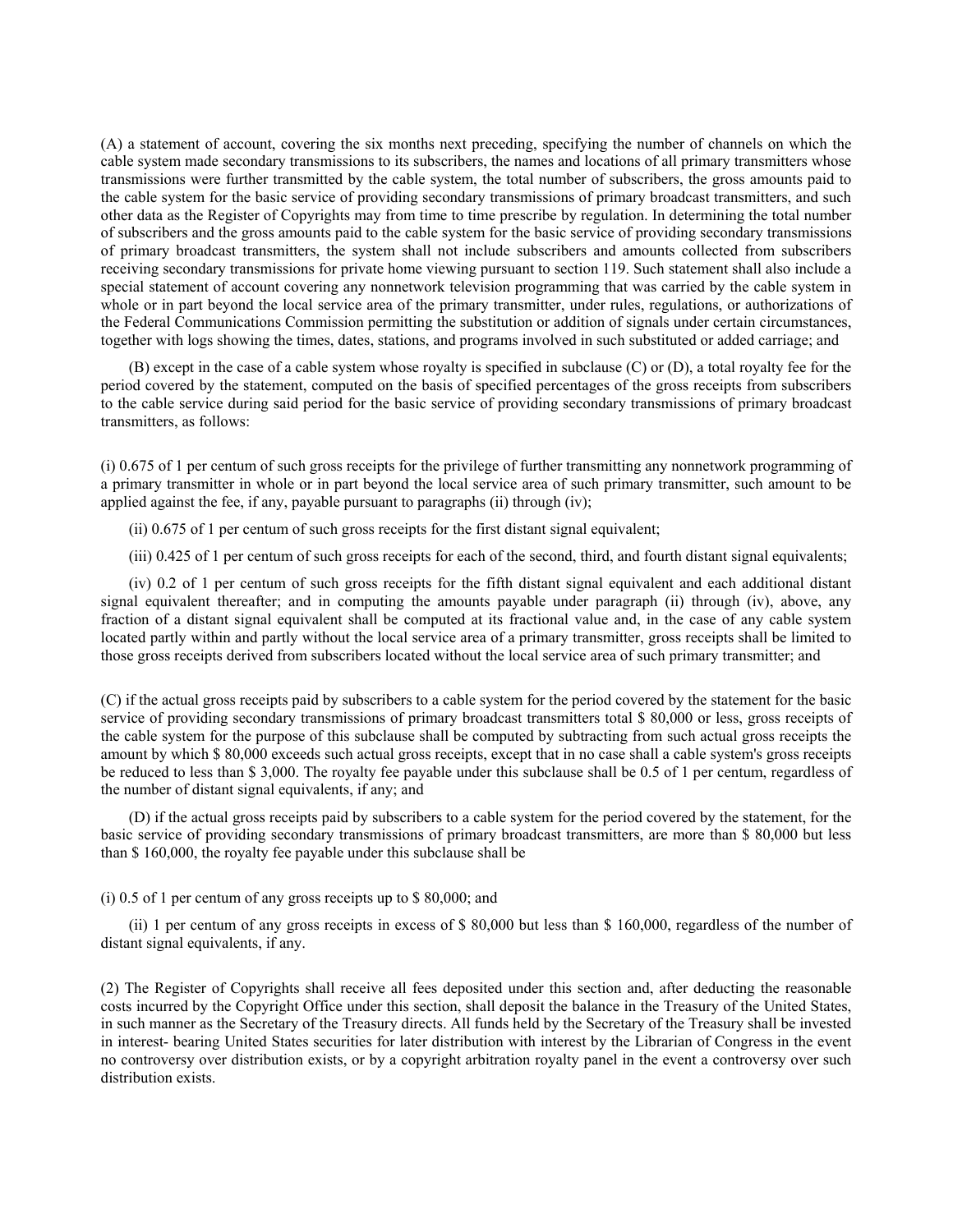(3) The royalty fees thus deposited shall, in accordance with the procedures provided by clause (4), be distributed to those among the following copyright owners who claim that their works were the subject of secondary transmissions by cable systems during the relevant semiannual period:

(A) any such owner whose work was included in a secondary transmission made by a cable system of a nonnetwork television program in whole or in part beyond the local service area of the primary transmitter; and

(B) any such owner whose work was included in a secondary transmission identified in a special statement of account deposited under clause (1)(A); and

(C) any such owner whose work was included in nonnetwork programming consisting exclusively of aural signals carried by a cable system in whole or in part beyond the local service area of the primary transmitter of such programs.

(4) The royalty fees thus deposited shall be distributed in accordance with the following procedures:

(A) During the month of July in each year, every person claiming to be entitled to compulsory license fees for secondary transmissions shall file a claim with the Librarian of Congress, in accordance with requirements that the Librarian of Congress shall prescribe by regulation. Notwithstanding any provisions of the antitrust laws, for purposes of this clause any claimants may agree among themselves as to the proportionate division of compulsory licensing fees among them, may lump their claims together and file them jointly or as a single claim, or may designate a common agent to receive payment on their behalf.

(B) After the first day of August of each year, the Librarian of Congress shall, upon the recommendation of the Register of Copyrights, determine whether there exists a controversy concerning the distribution of royalty fees. If the Librarian determines that no such controversy exists, the Librarian shall, after deducting reasonable administrative costs under this section, distribute such fees to the copyright owners entitled to such fees, or to their designated agents. If the Librarian finds the existence of a controversy, the Librarian shall, pursuant to *chapter 8* of this title, convene a copyright arbitration royalty panel to determine the distribution of royalty fees.

(C) During the pendency of any proceeding under this subsection, the Librarian of Congress shall withhold from distribution an amount sufficient to satisfy all claims with respect to which a controversy exists, but shall have discretion to proceed to distribute any amounts that are not in controversy.

(e) Nonsimultaneous Secondary Transmissions by Cable Systems.--

(1) Notwithstanding those provisions of the second paragraph of subsection (f) relating to nonsimultaneous secondary transmissions by a cable system, any such transmissions are actionable as an act of infringement under section 501, and are fully subject to the remedies provided by sections 502 through 506 and sections 509 and 510, unless--

(A) the program on the videotape is transmitted no more than one time to the cable system's subscribers; and

(B) the copyrighted program, episode, or motion picture videotape, including the commercials contained within such program, episode, or picture, is transmitted without deletion or editing; and

(C) an owner or officer of the cable system

(i) prevents the duplication of the videotape while in the possession of the system,

(ii) prevents unauthorized duplication while in the possession of the facility making the videotape for the system if the system owns or controls the facility, or takes reasonable precautions to prevent such duplication if it does not own or control the facility,

(iii) takes adequate precautions to prevent duplication while the tape is being transported, and

(iv) subject to clause (2), erases or destroys, or causes the erasure or destruction of, the videotape; and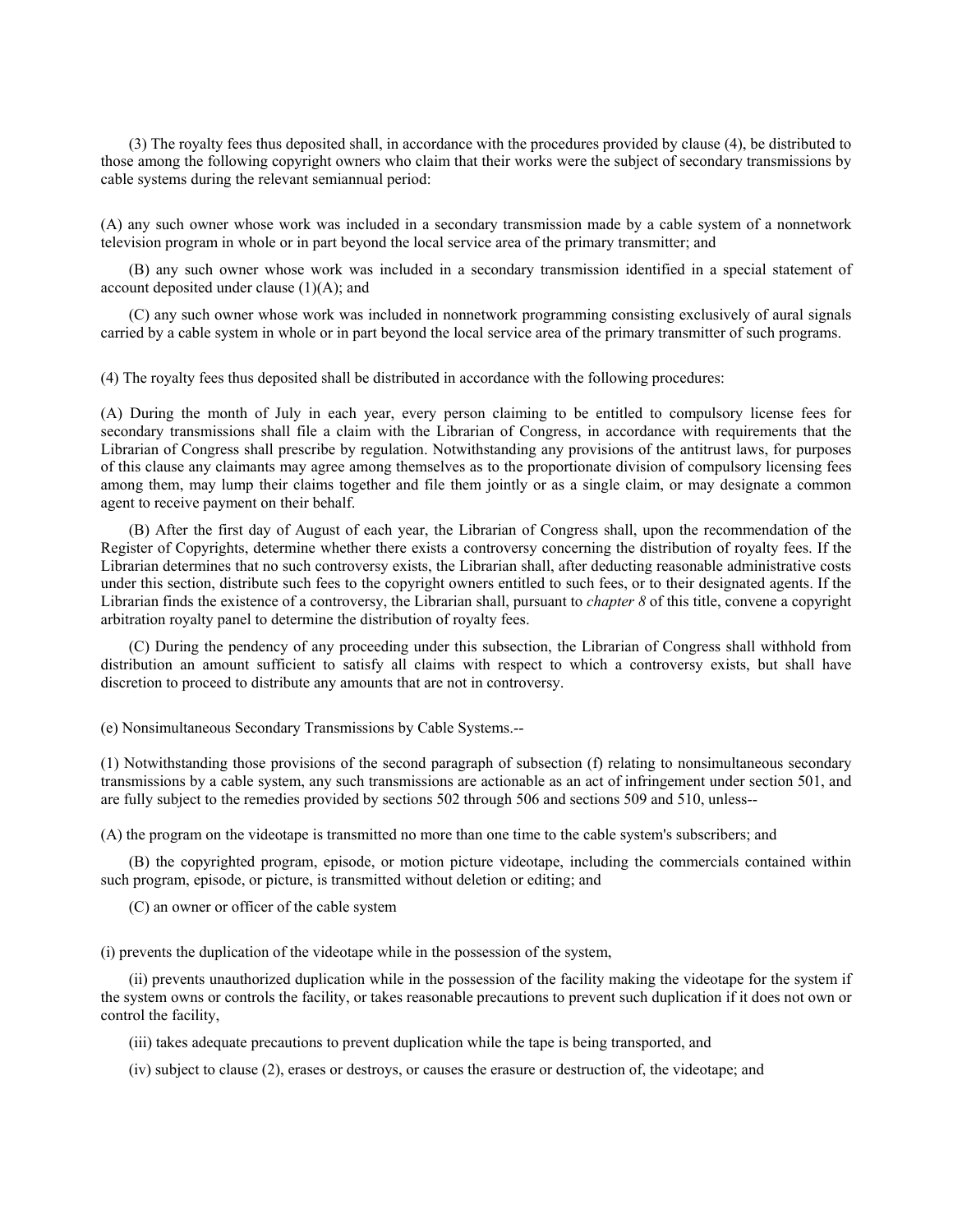(D) within forty-five days after the end of each calendar quarter, an owner or officer of the cable system executes an affidavit attesting

(i) to the steps and precautions taken to prevent duplication of the videotape, and

(ii) subject to clause (2), to the erasure or destruction of all videotapes made or used during such quarter; and

(E) such owner or officer places or causes each such affidavit, and affidavits received pursuant to clause (2)(C), to be placed in a file, open to public inspection, at such system's main office in the community where the transmission is made or in the nearest community where such system maintains an office; and

(F) the nonsimultaneous transmission is one that the cable system would be authorized to transmit under the rules, regulations, and authorizations of the Federal Communications Commission in effect at the time of the nonsimultaneous transmission if the transmission had been made simultaneously, except that this subclause shall not apply to inadvertent or accidental transmissions.

(2) If a cable system transfers to any person a videotape of a program nonsimultaneously transmitted by it, such transfer is actionable as an act of infringement under section 501, and is fully subject to the remedies provided by sections 502 through 506 and 509, except that, pursuant to a written, nonprofit contract providing for the equitable sharing of the costs of such videotape and its transfer, a videotape nonsimultaneously transmitted by it, in accordance with clause (1), may be transferred by one cable system in Alaska to another system in Alaska, by one cable system in Hawaii permitted to make such nonsimultaneous transmissions to another such cable system in Hawaii, or by one cable system in Guam, the Northern Mariana Islands, or the Trust Territory of the Pacific Islands, to another cable system in any of those three territories, if--

(A) each such contract is available for public inspection in the offices of the cable systems involved, and a copy of such contract is filed, within thirty days after such contract is entered into, with the Copyright Office (which Office shall make each such contract available for public inspection); and

(B) the cable system to which the videotape is transferred complies with clause (1)(A), (B), (C)(i), (iii), and (iv), and  $(D)$  through  $(F)$ ; and

(C) such system provides a copy of the affidavit required to be made in accordance with clause (1)(D) to each cable system making a previous nonsimultaneous transmission of the same videotape.

(3) This subsection shall not be construed to supersede the exclusivity protection provisions of any existing agreement, or any such agreement hereafter entered into, between a cable system and a television broadcast station in the area in which the cable system is located, or a network with which such station is affiliated.

(4) As used in this subsection, the term ''videotape'', and each of its variant forms, means the reproduction of the images and sounds of a program or programs broadcast by a television broadcast station licensed by the Federal Communications Commission, regardless of the nature of the material objects, such as tapes or films, in which the reproduction is embodied.

(f) Definitions.--As used in this section, the following terms and their variant forms mean the following:

A ''primary transmission'' is a transmission made to the public by the transmitting facility whose signals are being received and further transmitted by the secondary transmission service, regardless of where or when the performance or display was first transmitted. In the case of a low power television station, as defined by the rules and regulations of the Federal Communications Commission, the ''local service area of a primary transmitter'' comprises the area within 35 miles of the transmitter site, except that in the case of such a station located in a standard metropolitan statistical area which has one of the 50 largest populations of all standard metropolitan statistical areas (based on the 1980 decennial census of population taken by the Secretary of Commerce), the number of miles shall be 20 miles.

A ''secondary transmission'' is the further transmitting of a primary transmission simultaneously with the primary transmission, or nonsimultaneously with the primary transmission if by a ''cable system'' not located in whole or in part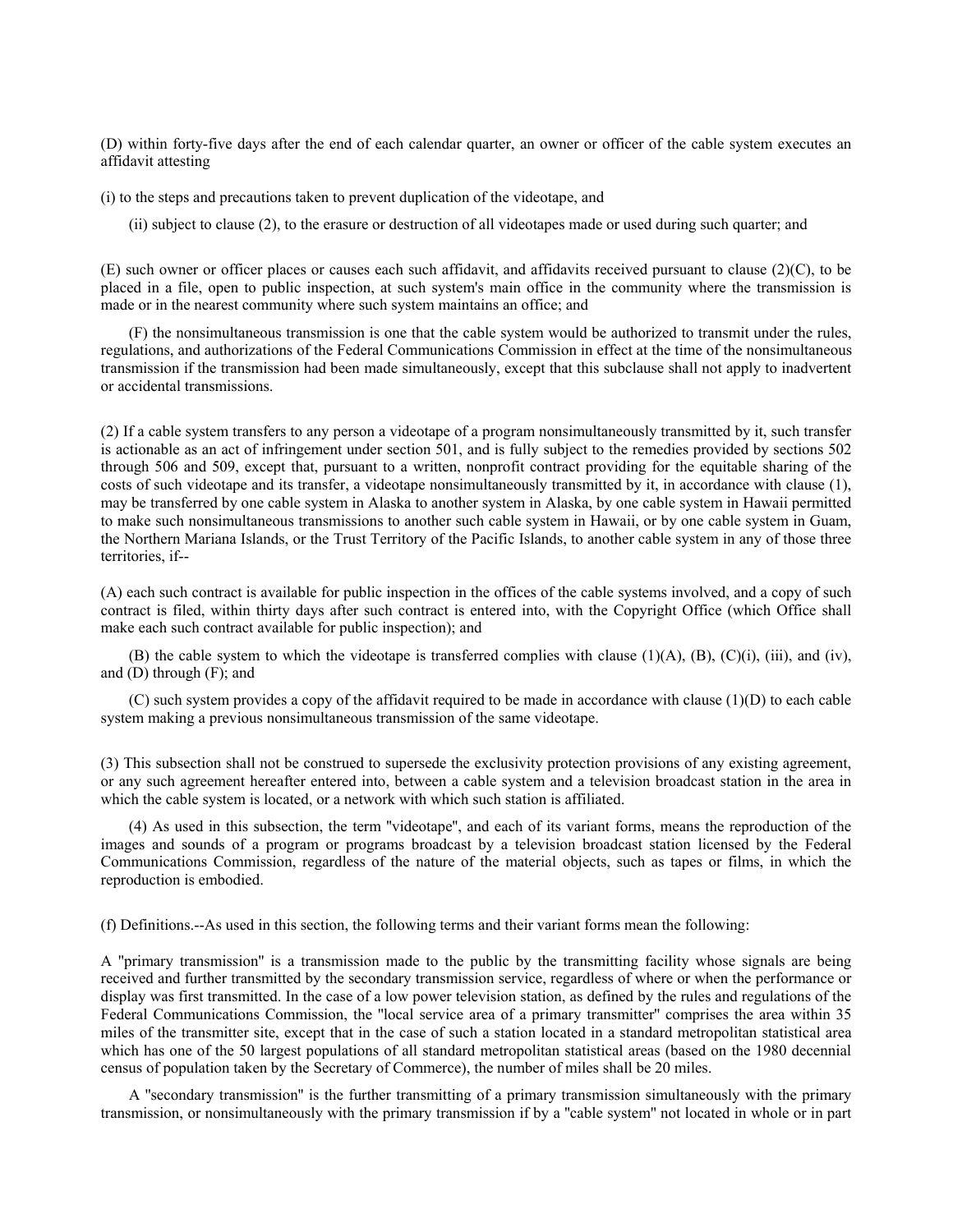within the boundary of the forty-eight contiguous States, Hawaii, or Puerto Rico: Provided, however, That a nonsimultaneous further transmission by a cable system located in Hawaii of a primary transmission shall be deemed to be a secondary transmission if the carriage of the television broadcast signal comprising such further transmission is permissible under the rules, regulations, or authorizations of the Federal Communications Commission.

A ''cable system'' is a facility, located in any State, Territory, trust Territory, or Possession, that in whole or in part receives signals transmitted or programs broadcast by one or more television broadcast stations licensed by the Federal Communications Commission, and makes secondary transmissions of such signals or programs by wires, cables, *microwave* or other communications channels to subscribing members of the public who pay for such service. For purposes of determining the royalty fee under subsection  $(d)(1)$ , two or more cable systems in contiguous communities under common ownership or control or operating from one headend shall be considered as one system.

The ''local service area of a primary transmitter'' in the case of a television broadcast station, comprises the area in which such station is entitled to insist upon its signal being retransmitted by a cable system pursuant to the rules, regulations, and authorizations of the Federal Communications Commission in effect on April 15, 1976, *or such station's television market as defined in section 76.55(e) of title 47, Code of Federal Regulations (as in effect on September 18, 1993), or any modifications to such television market made, on or after September 18, 1993, pursuant to section 76.55(e) or 76.59 of title 47 of the Code of Federal Regulations,* or in the case of a television broadcast station licensed by an appropriate governmental authority of Canada or Mexico, the area in which it would be entitled to insist upon its signal being retransmitted if it were a television broadcast station subject to such rules, regulations, and authorizations. The ''local service area of a primary transmitter'', in the case of a radio broadcast station, comprises the primary service area of such station pursuant to the rules and regulations of the Federal Communications Commission.

A ''distant signal equivalent'' is the value assigned to the secondary transmission of any nonnetwork television programming carried by a cable system in whole or in part beyond the local service area of the primary transmitter of such programming. It is computed by assigning a value of one to each independent station and a value of one-quarter to each network station and noncommercial educational station for the nonnetwork programming so carried pursuant to the rules, regulations, and authorizations of the Federal Communications Commission. The foregoing values for independent, network, and noncommercial educational stations are subject, however, to the following exceptions and limitations. Where the rules and regulations of the Federal Communications Commission require a cable system to omit the further transmission of a particular program and such rules and regulations also permit the substitution of another program embodying a performance or display of a work in place of the omitted transmission, or where such rules and regulations in effect on the date of enactment of this Act permit a cable system, at its election, to effect such deletion and substitution of a nonlive program or to carry additional programs not transmitted by primary transmitters within whose local service area the cable system is located, no value shall be assigned for the substituted or additional program; where the rules, regulations, or authorizations of the Federal Communications Commission in effect on the date of enactment of this Act permit a cable system, at its election, to omit the further transmission of a particular program and such rules, regulations, or authorizations also permit the substitution of another program embodying a performance or display of a work in place of the omitted transmission, the value assigned for the substituted or additional program shall be, in the case of a live program, the value of one full distant signal equivalent multiplied by a fraction that has as its numerator the number of days in the year in which such substitution occurs and as its denominator the number of days in the year. In the case of a station carried pursuant to the late-night or specialty programming rules of the Federal Communications Commission, or a station carried on a part-time basis where fulltime carriage is not possible because the cable system lacks the activated channel capacity to retransmit on a full-time basis all signals which it is authorized to carry, the values for independent, network, and noncommercial educational stations set forth above, as the case may be, shall be multiplied by a fraction which is equal to the ratio of the broadcast hours of such station carried by the cable system to the total broadcast hours of the station.

A ''network station'' is a television broadcast station that is owned or operated by, or affiliated with, one or more of the television networks in the United States providing nationwide transmissions, and that transmits a substantial part of the programming supplied by such networks for a substantial part of that station's typical broadcast day.

An ''independent station'' is a commercial television broadcast station other than a network station.

A ''noncommercial educational station'' is a television station that is a noncommercial educational broadcast station as defined in section 397 of title 47.

§ 119. Limitations on exclusive rights: Secondary transmissions of superstations and network stations for private home viewing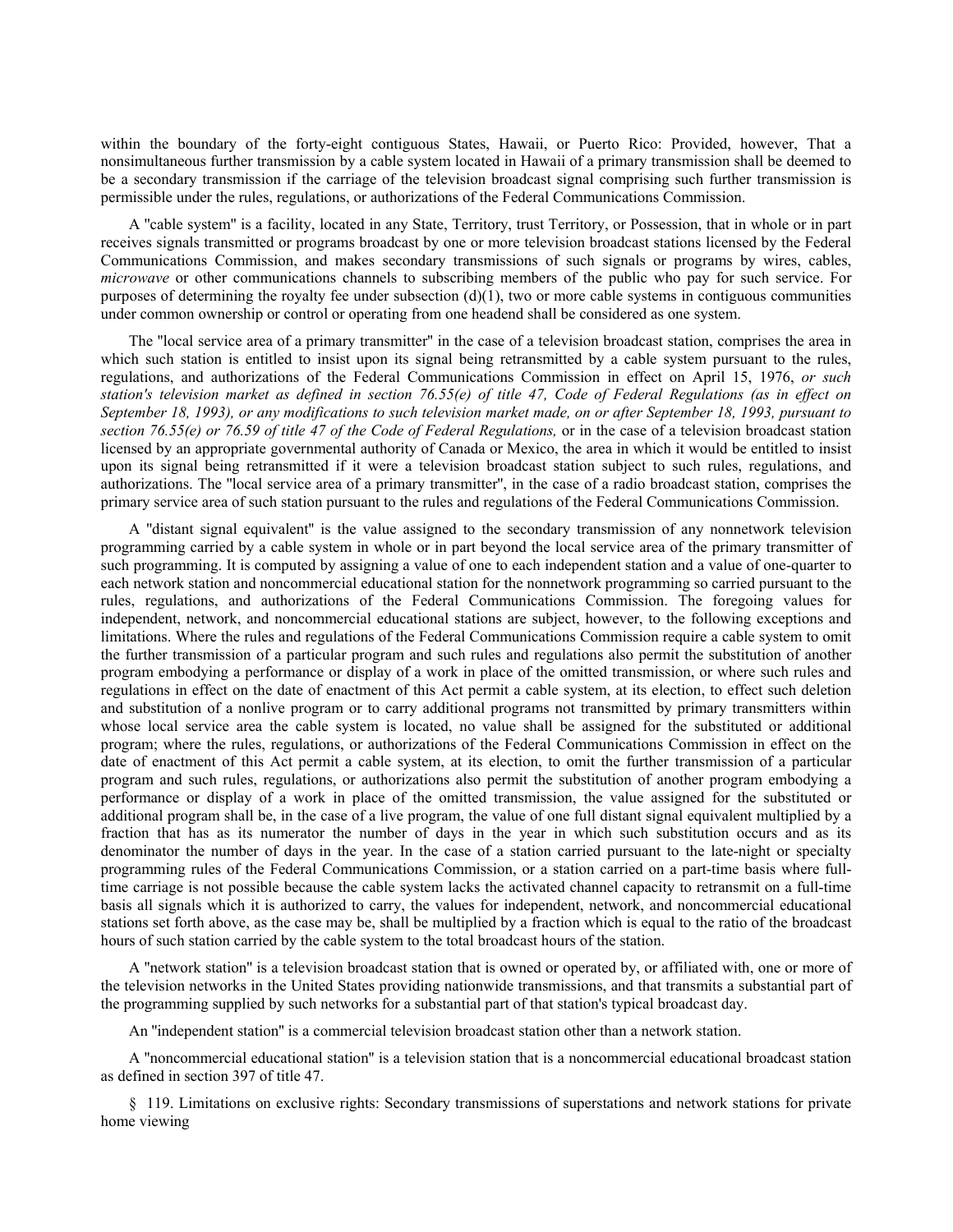(a) Secondary transmissions by satellite carriers.--

(1) Superstations.--Subject to the provisions of paragraphs (3), (4), and (6) of this subsection, secondary transmissions of a primary transmission made by a superstation and embodying a performance or display of a work shall be subject to statutory licensing under this section if the secondary transmission is made by a satellite carrier to the public for private home viewing, and the carrier makes a direct or indirect charge for each retransmission service to each household receiving the secondary transmission or to a distributor that has contracted with the carrier for direct or indirect delivery of the secondary transmission to the public for private home viewing.

(2) Network stations.--

(A) In general.--Subject to the provisions of subparagraphs (B) and (C) of this paragraph and paragraphs (3), (4), (5), and (6) of this subsection, secondary transmissions of programming contained in a primary transmission made by a network station and embodying a performance or display of a work shall be subject to statutory licensing under this section if the secondary transmission is made by a satellite carrier to the public for private home viewing, and the carrier makes a direct or indirect charge for such retransmission service to each subscriber receiving the secondary transmission.

(B) Secondary transmissions to unserved households.--The statutory license provided for in subparagraph (A) shall be limited to secondary transmissions to persons who reside in unserved households.

(C) Submission of subscriber lists to networks.--A satellite carrier that makes secondary transmissions of a primary transmission made by a network station pursuant to subparagraph (A) shall, [O>90 days after the effective date of the Satellite Home Viewer Act of 1988, or<O] 90 days after commencing such secondary transmissions, [O>whichever is later,<O] submit to the network that owns or is affiliated with the network station a list identifying (by *name and* street address, including county and zip code) all subscribers to which the satellite carrier currently makes secondary transmissions of that primary transmission. Thereafter, on the 15th of each month, the satellite carrier shall submit to the network a list identifying (by *name and* street address, including county and zip code) any persons who have been added or dropped as such subscribers since the last submission under this subparagraph. Such subscriber information submitted by a satellite carrier may be used only for purposes of monitoring compliance by the satellite carrier with this subsection. The submission requirements of this subparagraph shall apply to a satellite carrier only if the network to whom the submissions are to be made places on file with the Register of Copyrights, [O>on or after the effective date of the Satellite Home Viewer Act of 1988,<O] a document identifying the name and address of the person to whom such submissions are to be made. The Register shall maintain for public inspection a file of all such documents.

(3) Noncompliance with reporting and payment Requirements.--Notwithstanding the provisions of paragraphs (1) and (2), the willful or repeated secondary transmission to the public by a satellite carrier of a primary transmission made by a superstation or a network station and embodying a performance or display of a work is actionable as an act of infringement under section 501, and is fully subject to the remedies provided by sections 502 through 506 and 509, where the satellite carrier has not deposited the statement of account and royalty fee required by subsection (b), or has failed to make the submissions to networks required by paragraph  $(2)(C)$ .

(4) Willful alterations.--Notwithstanding the provisions of paragraphs (1) and (2), the secondary transmission to the public by a satellite carrier of a primary transmission made by a superstation or a network station and embodying a performance or display of a work is actionable as an act of infringement under section 501, and is fully subject to the remedies provided by sections 502 through 506 and sections 509 and 510, if the content of the particular program in which the performance or display is embodied, or any commercial advertising or station announcement transmitted by the primary transmitter during, or immediately before or after, the transmission of such program, is in any way willfully altered by the satellite carrier through changes, deletions, or additions, or is combined with programming from any other broadcast signal.

(5) Violation of territorial restrictions on statutory license for network stations.--

(A) Individual violations.--The willful or repeated secondary transmission by a satellite carrier of a primary transmission made by a network station and embodying a performance or display of a work to a subscriber who does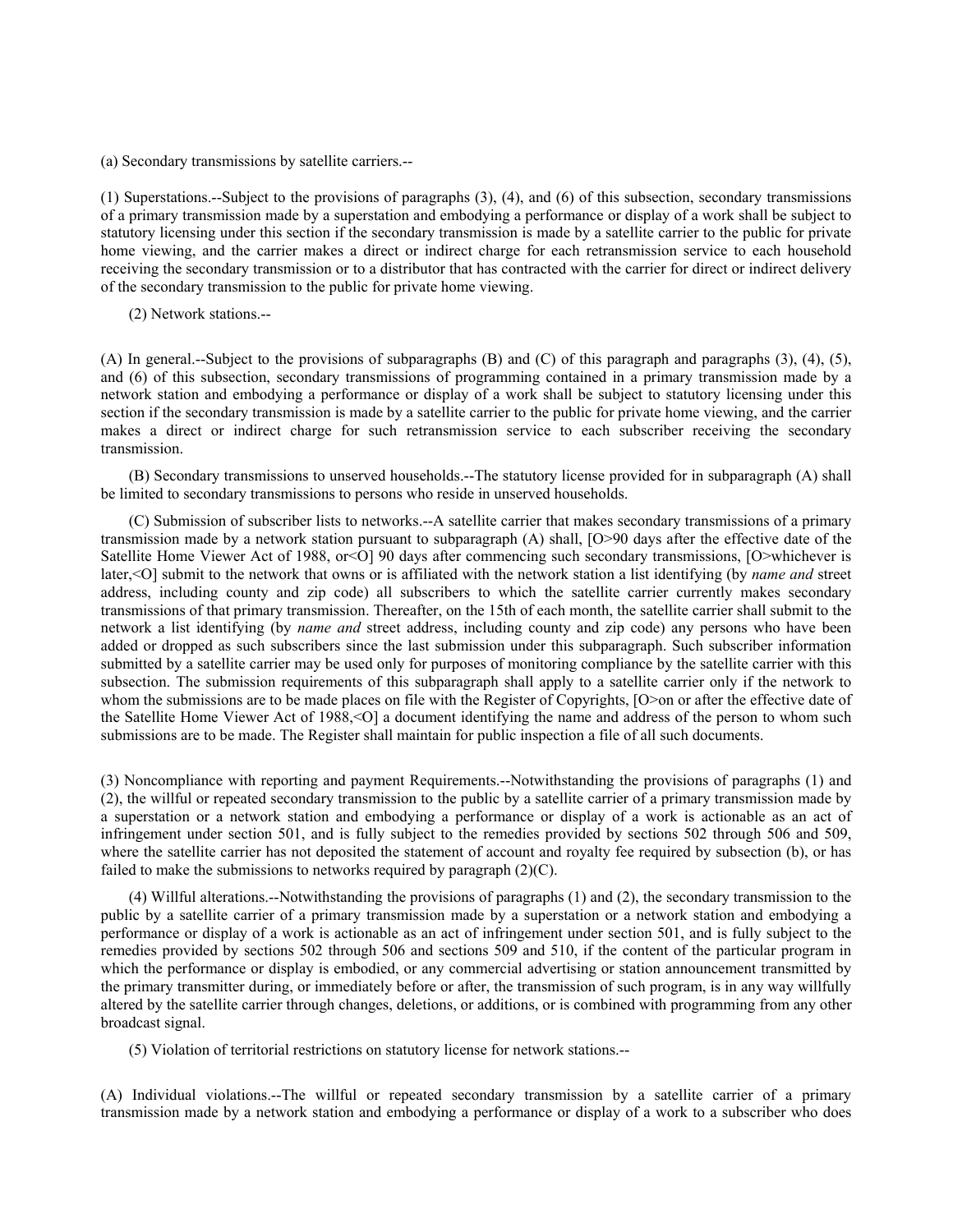not reside in an unserved household is actionable as an act of infringement under section 501 and is fully subject to the remedies provided by sections 502 through 506 and 509, except that--

(i) no damages shall be awarded for such act of infringement if the satellite carrier took corrective action by promptly withdrawing service from the ineligible subscriber, and

(ii) any statutory damages shall not exceed \$ 5 for such subscriber for each month during which the violation occurred.

(B) Pattern of violations.--If a satellite carrier engages in a willful or repeated pattern or practice of delivering a primary transmission made by a network station and embodying a performance or display of a work to subscribers who do not reside in unserved households, then in addition to the remedies set forth in subparagraph (A)--

(i) if the pattern or practice has been carried out on a substantially nationwide basis, the court shall order a permanent injunction barring the secondary transmission by the satellite carrier, for private home viewing, of the primary transmissions of any primary network station affiliated with the same network, and the court may order statutory damages of not to exceed \$ 250,000 for each 6-month period during which the pattern or practice was carried out; and

(ii) if the pattern or practice has been carried out on a local or regional basis, the court shall order a permanent injunction barring the secondary transmission, for private home viewing in that locality or region, by the satellite carrier of the primary transmissions of any primary network station affiliated with the same network, and the court may order statutory damages of not to exceed \$ 250,000 for each 6-month period during which the pattern or practice was carried out.

(C) Previous subscribers excluded.--Subparagraphs (A) and (B) do not apply to secondary transmissions by a satellite carrier to persons who subscribed to receive such secondary transmissions from the satellite carrier or a distributor before the date of the enactment of [O>the Satellite Home Viewer Act of 1988<O] *this section.*

*(D) Burden of proof.--In any action brought under this paragraph, the satellite carrier shall have the burden of proving that its secondary transmission of a primary transmission by a network station is for private home viewing to an unserved household.*

(6) Discrimination by a satellite carrier.--Notwithstanding the provisions of paragraph (1), the willful or repeated secondary transmission to the public by a satellite carrier of a primary transmission made by a superstation or a network station and embodying a performance or display of a work is actionable as an act of infringement under section 501, and is fully subject to the remedies provided by sections 502 through 506 and 509, if the satellite carrier unlawfully discriminates against a distributor.

(7) Geographic limitation on secondary transmissions.--The statutory license created by this section shall apply only to secondary transmissions to households located in the United States.

*(8) Transitional signal intensity measurement procedures.--*

*(A) In general.--Subject to subparagraph (C), upon a challenge by a network station regarding whether a subscriber is an unserved household within the predicted Grade B Contour of the station, the satellite carrier shall, within 60 days after the receipt of the challenge--*

*(i) terminate service to that household of the signal that is the subject of the challenge, and within 30 days thereafter notify the network station that made the challenge that service to that household has been terminated; or*

*(ii) conduct a measurement of the signal intensity of the subscriber's household to determine whether the household is an unserved household after giving reasonable notice to the network station of the satellite carrier's intent to conduct the measurement.*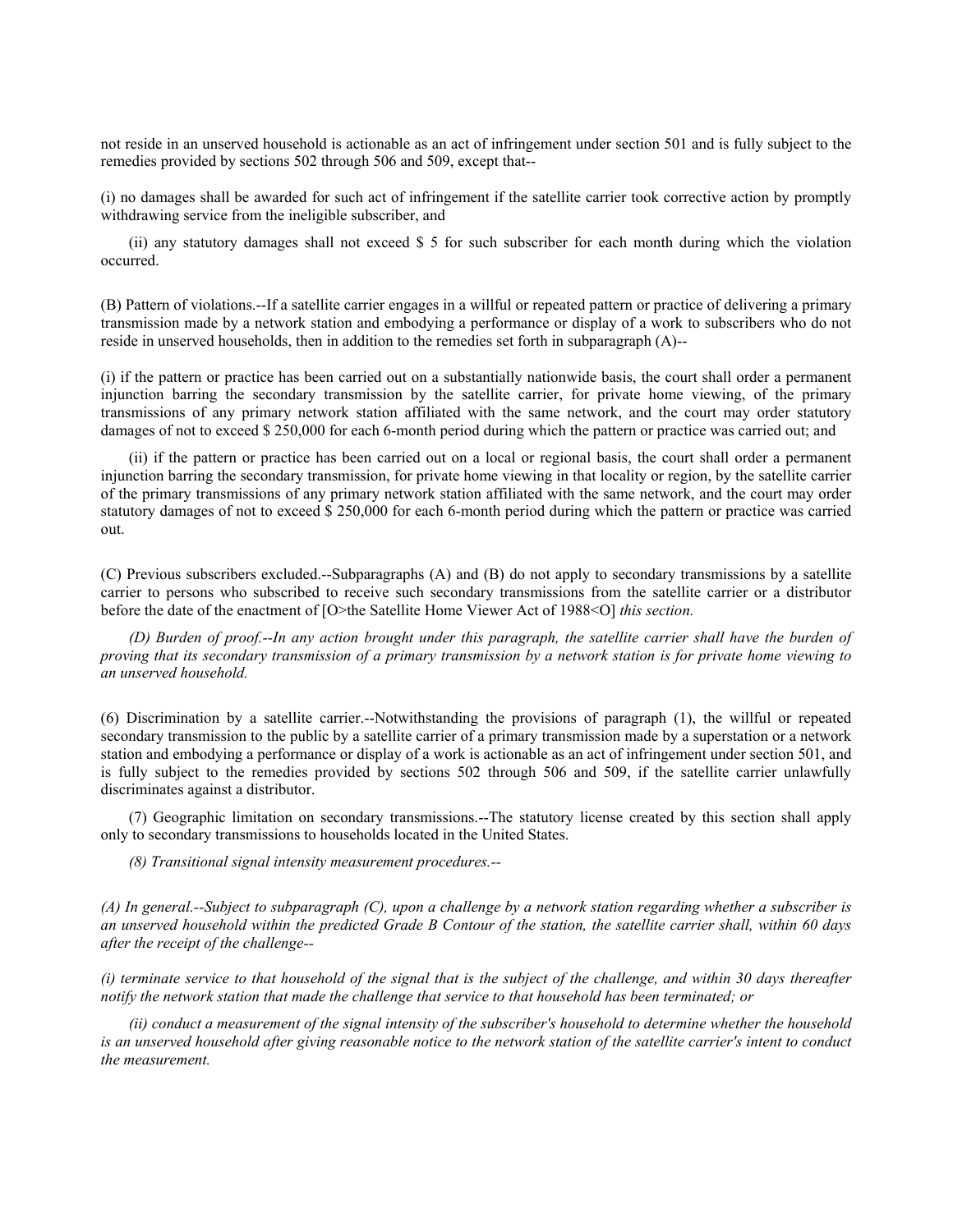*(B) Effect of measurement.--If the satellite carrier conducts a signal intensity measurement under subparagraph (A) and the measurement indicates that--*

*(i) the household is not an unserved household, the satellite carrier shall, within 60 days after the measurement is conducted, terminate the service to that household of the signal that is the subject of the challenge, and within 30 days thereafter notify the network station that made the challenge that service to that household has been terminated; or*

*(ii) the household is an unserved household, the station challenging the service shall reimburse the satellite carrier for the costs of the signal measurement within 60 days after receipt of the measurement results and a statement of the costs of the measurement.*

*(C) Limitation on measurements.--*

*(i) Notwithstanding subparagraph (A),a satellite carrier may not be required to conduct signal intensity measurements during any calendar year in excess of 5 percent of the number of subscribers within the network station's local market that have subscribed to the service as of the effective date of the Satellite Home Viewer Act of 1994.*

*(ii) If a network station challenges whether a subscriber is an unserved household in excess of 5 percent of the subscribers within the network's station local market within a calendar year, subparagraph (A) shall not apply to challenges in excess of such 5 percent, but the station may conduct its own signal intensity measurement of the subscriber's household after giving reasonable notice to the satellite carrier of the network station's intent to conduct the measurement. If such measurement indicates that the household is not an unserved household, the carrier shall,*  within 60 days after receipt of the measurement, terminate service to the household of the signal that is the subject of *the challenge and within 30 days thereafter notify the network station that made the challenge that service has been terminated. The carrier shall also, within 60 days after receipt of the measurement and a statement of the costs of the measurement, reimburse the network station for the cost it incurred in conducting the measurement.*

*(D) Outside the predicted grade b contour.--*

*(i) If a network station challenges whether a subscriber is an unserved household outside the predicted Grade B Contour of the station, the station may conduct a measurement of the signal intensity of the subscriber's household to determine whether the household is an unserved household after giving reasonable notice to the satellite carrier of the network station's intent to conduct the measurement.*

*(ii) If the network station conducts a signal intensity measurement under clause (i) and the measurement indicates that--*

*(I) the household is not an unserved household, the station shall forward the results to the satellite carrier who shall, within 60 days after receipt of the measurement, terminate the service to the household of the signal that is the subject of the challenge, and shall reimburse the station for the costs of the measurement within 60 days after receipt of the measurement results and a statement of such costs; or*

*(II) the household is an unserved household, the station shall pay the costs of the measurement.*

*(9) Loser pays for signal intensity measurement; recovery of measurement costs in a civil action.--In any civil action filed relating to the eligibility of subscribing households as unserved households--*

*(A) a network station challenging such eligibility shall, within 60 days after receipt of the measurement results and a statement of such costs, reimburse the satellite carrier for any signal intensity measurement that is conducted by that carrier in response to a challenge by the network station and that establishes the household is an unserved household; and*

*(B) a satellite carrier shall, within 60 days after receipt of the measurement results and a statement of such costs, reimburse the network station challenging such eligibility for any signal intensity measurement that is conducted by that station and that establishes the household is not an unserved household.*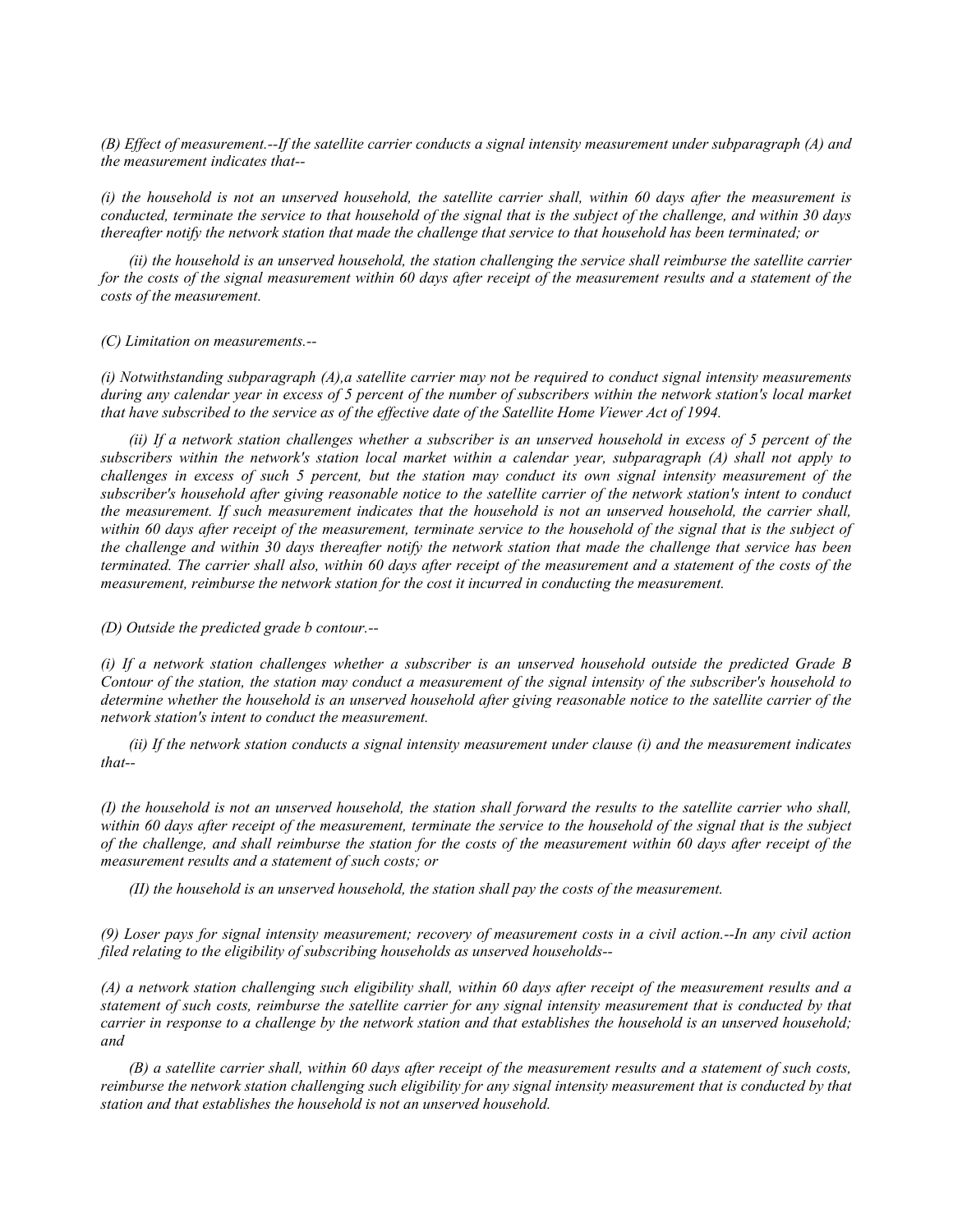*(10) Inability to conduct measurement.--If a network station makes a reasonable attempt to conduct a site measurement of its signal at a subscriber's household and is denied access for the purpose of conducting the measurement, and is otherwise unable to conduct a measurement, the satellite carrier shall within 60 days notice thereof, terminate service of the station's network to that household.*

(b) Statutory license for secondary transmissions for private home viewing.--

(1) Deposits with the Register of Copyrights.--A satellite carrier whose secondary transmissions are subject to statutory licensing under subsection (a) shall, on a semiannual basis, deposit with the Register of Copyrights, in accordance with requirements that the Register shall prescribe by regulation--

(A) a statement of account, covering the preceding 6-month period, specifying the names and locations of all superstations and network stations whose signals were transmitted, at any time during that period, to subscribers for private home viewing as described in subsections (a)(1) and (a)(2), the total number of subscribers that received such transmissions, and such other data as the Register of Copyrights may from time to time prescribe by regulation; and

(B) a royalty fee for that 6-month period, computed by--

(i) multiplying the total number of subscribers receiving each secondary transmission of a superstation during each calendar month by [O>12 cents<O] *17.5 cents per subscriber in the case of superstations not subject to syndicated exclusivity under the regulations of the Federal Communications Commission, and 14 cents per subscriber in the case of superstations subject to such syndicated exclusivity*;

(ii) multiplying the number of subscribers receiving each secondary transmission of a network station during each calendar month by [O>3<O] *6* cents; and

(iii) adding together the totals computed under clauses (i) and (ii).

(2) Investment of fees.--The Register of Copyrights shall receive all fees deposited under this section and, after deducting the reasonable costs incurred by the Copyright Office under this section (other than the costs deducted under paragraph (4)), shall deposit the balance in the Treasury of the United States, in such manner as the Secretary of the Treasury directs. All funds held by the Secretary of the Treasury shall be invested in interest- bearing securities of the United States for later distribution with interest by the Librarian of Congress as provided by this title.

(3) Persons to whom fees are distributed.--The royalty fees deposited under paragraph (2) shall, in accordance with the procedures provided by paragraph (4), be distributed to those copyright owners whose works were included in a secondary transmission for private home viewing made by a satellite carrier during the applicable 6-month accounting period and who file a claim with the Librarian of Congress under paragraph (4).

(4) Procedures for distribution.--The royalty fees deposited under paragraph (2) shall be distributed in accordance with the following procedures:

(A) Filing of claims for fees.--During the month of July in each year, each person claiming to be entitled to statutory license fees for secondary transmissions for private home viewing shall file a claim with the Librarian of Congress, in accordance with requirements that the Librarian of Congress shall prescribe by regulation. For purposes of this paragraph, any claimants may agree among themselves as to the proportionate division of statutory license fees among them, may lump their claims together and file them jointly or as a single claim, or may designate a common agent to receive payment on their behalf.

(B) Determination of controversy; distributions.--After the first day of August of each year, the Librarian of Congress shall determine whether there exists a controversy concerning the distribution of royalty fees. If the Librarian of Congress determines that no such controversy exists, the Librarian of Congress shall, after deducting reasonable administrative costs under this paragraph, distribute such fees to the copyright owners entitled to receive them, or to their designated agents. If the Librarian of Congress finds the existence of a controversy, the Librarian of Congress shall, pursuant to *chapter 8* of this title, convene a copyright arbitration royalty panel to determine the distribution of royalty fees.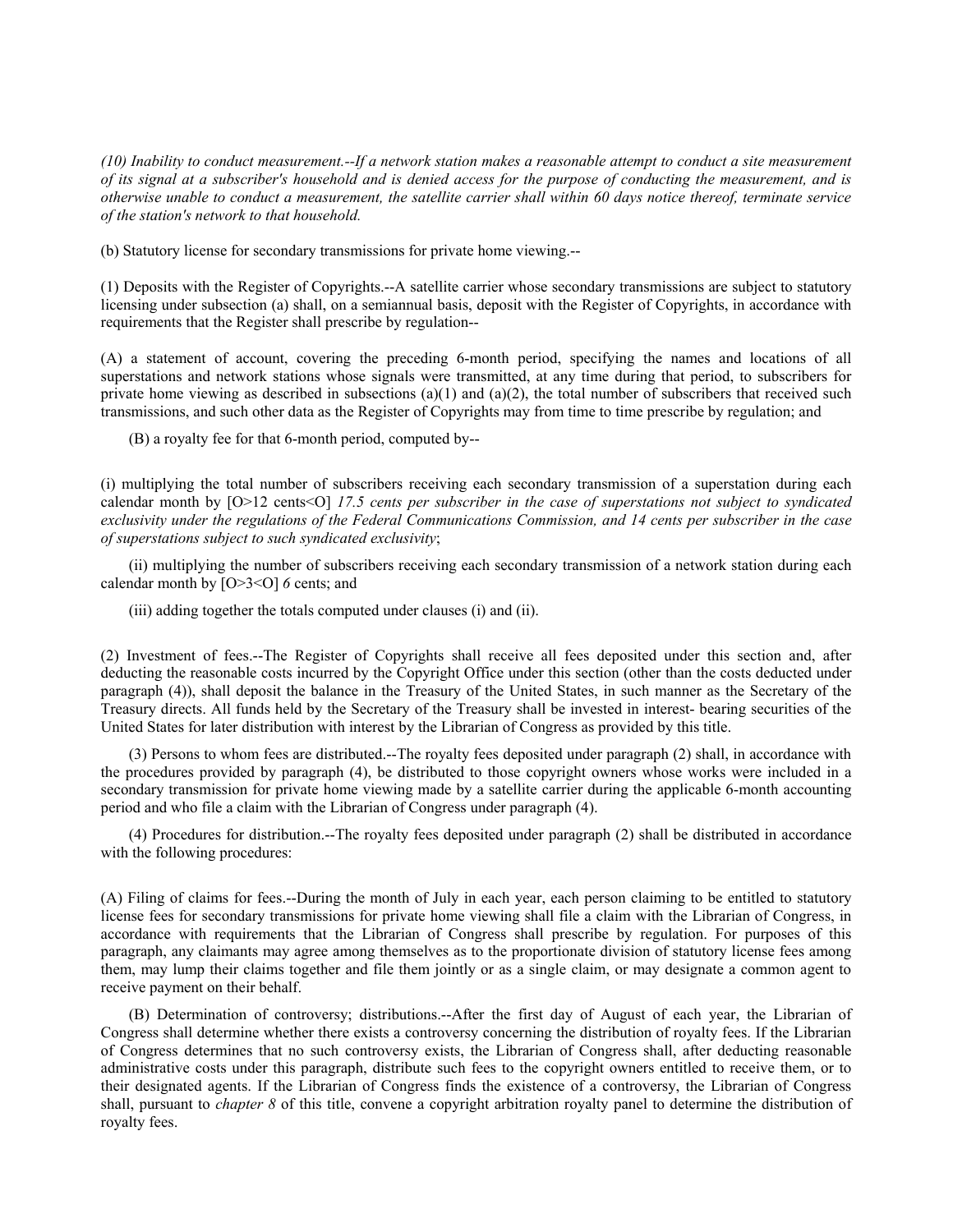(C) Withholding of fees during controversy.--During the pendency of any proceeding under this subsection, the Librarian of Congress shall withhold from distribution an amount sufficient to satisfy all claims with respect to which a controversy exists, but shall have discretion to proceed to distribute any amounts that are not in controversy.

(c) Adjustment of royalty fees.--

(1) Applicability and determination of royalty fees.--The rate of the royalty fee payable under subsection (b)(1)(B) shall be effective until  $[O> December 31, 1992, < O]$  unless a royalty fee is established under paragraph (2), (3), or (4) of this subsection. After that date, the fee shall be determined either in accordance with the voluntary negotiation procedure specified in paragraph (2) or in accordance with the compulsory arbitration procedure specified in paragraphs (3) and (4).

(2) Fee set by voluntary negotiation.--

(A) Notice of initiation of proceedings.--On or before [O>July 1, 1991<O] *July 1, 1996*, the Librarian of Congress shall cause notice to be published in the Federal Register of the initiation of voluntary negotiation proceedings for the purpose of determining the royalty fee to be paid by satellite carriers under subsection  $(b)(1)(B)$ .

(B) Negotiations.--Satellite carriers, distributors, and copyright owners entitled to royalty fees under this section shall negotiate in good faith in an effort to reach a voluntary agreement or voluntary agreements for the payment of royalty fees. Any such satellite carriers, distributors, and copyright owners may at any time negotiate and agree to the royalty fee, and may designate common agents to negotiate, agree to, or pay such fees. If the parties fail to identify common agents, the Librarian of Congress shall do so, after requesting recommendations from the parties to the negotiation proceeding. The parties to each negotiation proceeding shall bear the entire cost thereof.

(C) Agreements binding on parties; filing of agreements.--Voluntary agreements negotiated at any time in accordance with this paragraph shall be binding upon all satellite carriers, distributors, and copyright owners that are parties thereto. Copies of such agreements shall be filed with the Copyright Office within 30 days after execution in accordance with regulations that the Register of Copyrights shall prescribe.

(D) Period agreement is in effect.--The obligation to pay the royalty fees established under a voluntary agreement which has been filed with the Copyright Office in accordance with this paragraph shall become effective on the date specified in the agreement, and shall remain in effect until [O>December 31, 1994.<O] *December 31, 1999, or in accordance with the terms of the agreement, whichever is later.*

(3) Fee set by compulsory arbitration.--

(A) Notice of initiation of proceedings.--On or before [O>December 31, 1991<O] *January 1, 1997*, the Librarian of Congress shall cause notice to be published in the Federal Register of the initiation of arbitration proceedings for the purpose of determining a reasonable royalty fee to be paid under subsection (b)(1)(B) by satellite carriers who are not parties to a voluntary agreement filed with the Copyright Office in accordance with paragraph (2). Such arbitration proceeding shall be conducted under chapter 8.

(B) Factors for determining royalty fees.--In determining royalty fees under this paragraph, the copyright arbitration royalty panel appointed under chapter 8 shall consider the approximate average cost to a cable system for the right to secondarily transmit to the public a primary transmission made by a broadcast station, the fee established under any voluntary agreement filed with the Copyright Office in accordance with paragraph (2), and the last fee proposed by the parties, before proceedings under this paragraph, for the secondary transmission of superstations or network stations for private home viewing. The fee shall also be calculated to achieve the following objectives:

(i) To maximize the availability of creative works to the public.

(ii) To afford the copyright owner a fair return for his or her creative work and the copyright user a fair income under existing economic conditions.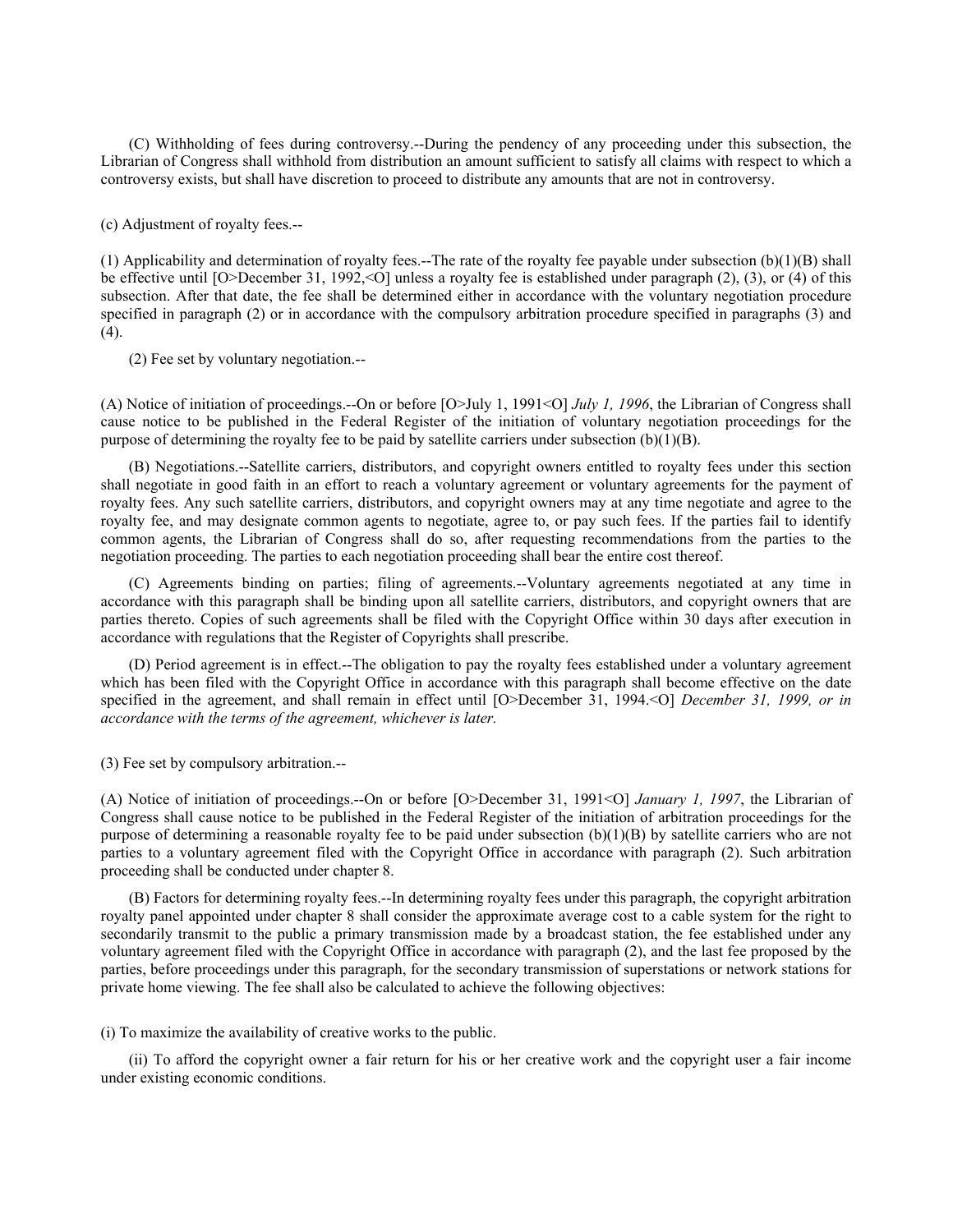(iii) To reflect the relative roles of the copyright owner and the copyright user in the product made available to the public with respect to relative creative contribution, technological contribution, capital investment, cost, risk, and contribution to the opening of new markets for creative expression and media for their communication.

(iv) To minimize any disruptive impact on the structure of the industries involved and on generally prevailing industry practices.

(C) Period during which decision of arbitration panel or order of Librarian effective.--The obligation to pay the royalty fee established under a determination which--

(i) is made by a copyright arbitration royalty panel in an arbitration proceeding under this paragraph and is adopted by the Librarian of Congress under section 802(f), or

(ii) is established by the Librarian of Congress under section 802(f), shall become effective as provided in section 802(g) *or July 1, 1997, whichever is later.*

[O>(D) Persons subject to royalty fee.--The royalty fee referred to in subparagraph (C) shall be binding on all satellite carriers, distributors, and copyright owners, who are not party to a voluntary agreement filed with the Copyright Office under paragraph (2).<O]

*(D) Establishment of royalty fees.--In determining royalty fees under this paragraph, the Copyright Arbitration Panel shall establish fees for the retransmission of network stations and superstations that most clearly represent the fair market value of secondary transmissions. In determining the fair market value, the Panel shall base its decision on economic, competitive, and programming information presented by the parties, including--*

*(i) the competitive environment in which such programming is distributed, the cost for similar signals in similar private and compulsory license marketplaces, and any special features and conditions of the retransmission marketplace;*

*(ii) the economic impact of such fees on copyright owners and satellite carriers; and*

*(iii) the impact on the continued availability of secondary transmissions to the public.*

(d) Definitions.--As used in this section--

(1) Distributor.--The term ''distributor'' means an entity which contracts to distribute secondary transmissions from a satellite carrier and, either as a single channel or in a package with other programming, provides the secondary transmission either directly to individual subscribers for private home viewing or indirectly through other program distribution entities.

 $[O>(2)]$  Network station.--The term "network station" has the meaning given that term in section 111(f) of this title, and includes any translator station or terrestrial satellite station that rebroadcasts all or substantially all of the programming broadcast by a network station.<O]

*(2) Network station.--The term ''network station'' means--*

*(A) a television broadcast station, including any translator station or terrestrial satellite station that rebroadcasts all or substantially all of the programming broadcast by a network station, that is owned or operated by, or affiliated with, one or more of the television networks in the United States which offer an interconnected program service on a regular basis for 15 or more hours per week to at least 25 of its affiliated television licensees in 10 or more States; or*

*(B) a noncommercial educational broadcast station (as defined in section 397 of the Communications Act of 1934).*

(3) Primary network station.--The term ''primary network station'' means a network station that broadcasts or rebroadcasts the basic programming service of a particular national network.